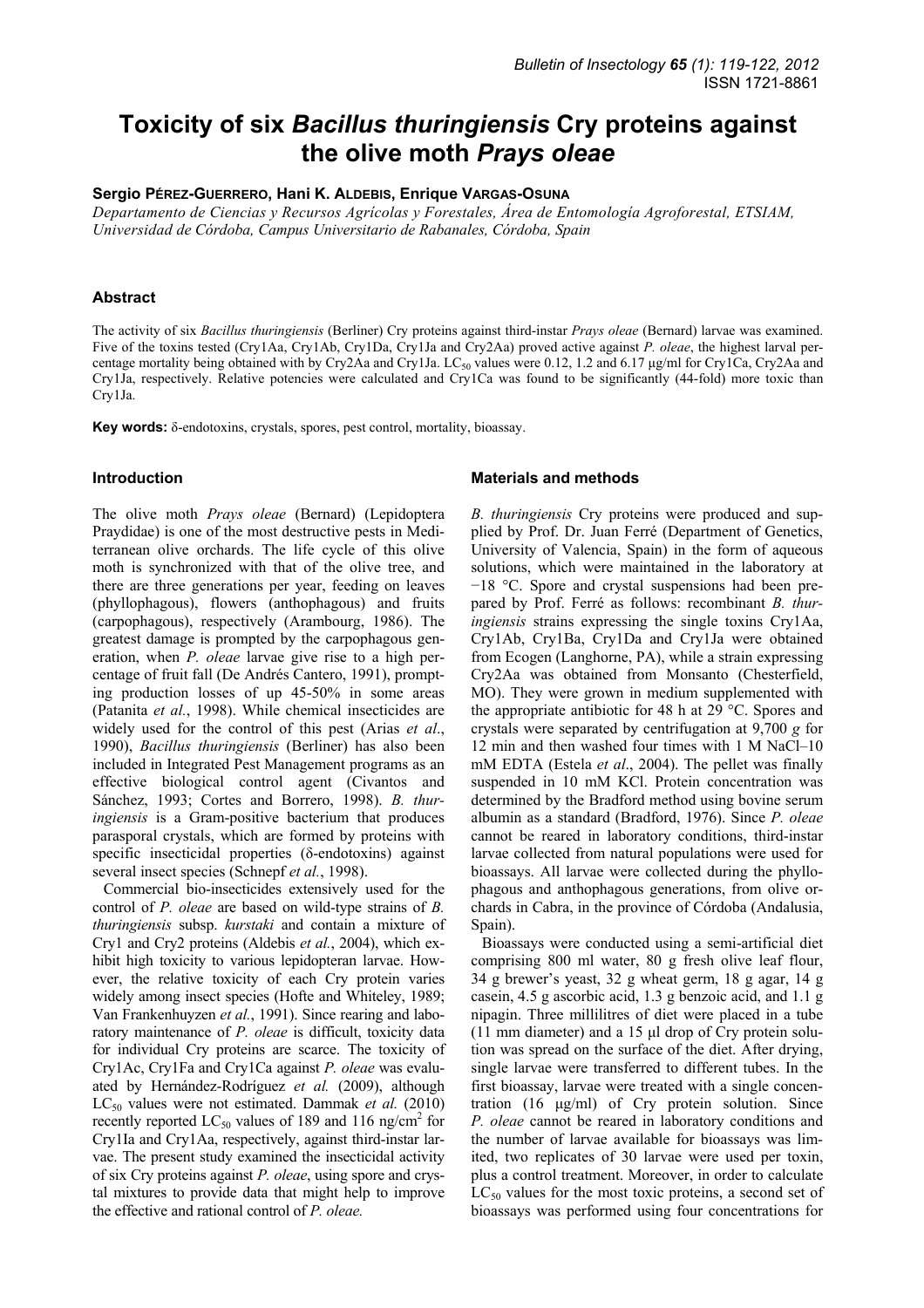each toxin in a geometrical progression. Two replicates of 30 larvae per concentration plus a control treatment were used. Employing the same bioassay method,  $LC_{50}$ values were also calculated for Cry1Ca, which in an earlier study (Hernández-Rodríguez *et al.*, 2009) demonstrated strong activity against *P. oleae*. Based on results of preliminary bioassays, the concentrations used for each Cry protein ranged from 0.01 to 16.25 µg/ml. For all bioassays, larvae were maintained under laboratory conditions (25  $\pm$  2 °C, 65% relative humidity, and 14:10 h light/dark photoperiod) and mortality was recorded after seven days. The larval percentage mortality prompted by each Cry protein was compared with control mortality using the  $\chi^2$  test contained in the Statistix v. 9.0 statistical software package. Abbott-corrected mortalities were used to compare larval mortality rates. The relationship between dose and mortality was analysed using log-dose probit regression (Finney, 1971). The POLO-PC software package (LeOra Software, 1987) was used to calculate the mean lethal concentration  $(LC_{50})$  of the most toxic proteins. Finally, a parallelism test was performed using the relative potency estimation method, in which the relative potency of two stimuli is defined as the ratio of equally effective doses (Finney, 1971); where two series of mortality data yield parallel probit regressions against log dose, the difference between doses producing the same response rate is constant.

### **Results and discussion**

Results showed that five of the six toxins tested (Cry1Aa, Cry1Ab, Cry1Da, Cry1Ja and Cry2Aa) were active against *P. oleae* at the concentration tested, and gave rise to significantly higher average mortality rates than those recorded for controls  $(\chi^2_{(1)} = 20.83, 13.58,$ 37.12, 38.07 and 80.52 respectively; P < 0.05 in all cases). Percentage mortality for Cry1Ba did not differ significantly from control values ( $\chi^2_{(1)} = 3.76$ ; P > 0.05). The proteins associated with the highest Abbotcorrected percentage mortality were Cry2Aa (88.97  $\pm$ 1.03 %) followed by Cry1Ja and Cry1Da, both of which prompted around 60% mortality (59.02  $\pm$  17.64 and  $58.33 \pm 13.51$  %, respectively). The two remaining Cry proteins (Cry1Aa and Cry1Ab) gave rise to mortality rates below 40% (figure 1).

Susceptibility of *P. oleae* to Cry1Ca, Cry1Fa and Cry1Ac has been reported by Hernández-Rodríguez *et al.* (2009), who - using the same bioassay methodology and purified activated crystal - noted average mortality rates ranging from 63% to 86%, the highest mortality being found for Cry1Ca. The results obtained here with a mixture of spore and crystal solutions indicated that Cry2Aa was the most toxic of the six proteins tested, and thus one of the most active against *P. oleae*. These results are also consistent with previous immunohistochemical research demonstrating cell damage and toxin binding to midgut epithelial cells in *P. oleae* using a mixture of Cry1A and Cry2A toxins obtained from a strain of *B. thuringiensis* (Rouis *et al.*, 2007).

Commercial bio-insecticides widely used for the control of *P. oleae* are based on wild-type strains of *B. thur-* *ingiensis* subsp. *kurstaki*, and contain a mixture of Cry1Aa, Cry1Ab, Cry1Ac, Cry2Aa and Cry2Ab (Sauka and Benintende, 2008). Field application of these commercial strains appears to be an effective method of reducing (by over 40%) crop losses caused by *P. oleae* (Varlezt *et al*., 1993; Aldebis *et al.*, 2004). The results obtained here, like those reported by Hernández-Rodríguez *et al*. (2009), suggest higher insecticidal activity for Cry1Ca, Cry1Da and Cry1Ja (not included in the commercial insecticides used to control *P. oleae*) than for Cry1Aa and Cry1Ab produced by wild-type strains of *B. thuringiensis* subsp. *kurstaki*. It may thus be surmised that the effectiveness of field applications could be improved by using a combination of currentlyused commercial strains and strains containing Cry1Ca, Cry1Da and Cry1Ja.

Cry2Aa, Cry1Ja, Cry1Da and Cry1Aa have also demonstrated moderate toxicity against *Plutella xylostella* (L.), another major pest belonging to the Yponomeutidae family (Tabashnik *et al.*, 1996; González-Cabrera *et al.*, 2001; Gong *et al.*, 2010). Cry1Ab and Cry1Ca exhibit strong toxic activity against this microlepidopteran pest (Monnerat *et al.*, 1999; González-Cabrera *et al.*, 2001; Liu *et al.*, 2001) although results point to considerable variation among laboratories and among the bioassay methods used.

Mean lethal concentrations of the most toxic proteins (Cry2Aa and Cry1Ja) and Cry1Ca were calculated (table 1). In all cases,  $\chi^2$  values generated in goodness-offit tests indicated that the probit model was appropriate for each toxin. Based on  $LC_{50}$  values and 95% fiducial limits, Cry1Ca displayed the greatest activity (0.12 µg/ml), performing significantly better than Cry1Ja  $(6.17 \text{ µg/ml})$ ; neither of these proteins differed significantly from Cry2Aa (1.20 µg/ml), which yielded an intermediate  $LC_{50}$  value. It is important to note that, since *P. oleae* cannot be reared in laboratory conditions, the use of field populations entails several constraints: the number of larvae available for bioassays was limited, and treated larvae displayed a highly-variable response, which accounts for the low slope of regression lines and wider fiducial limits.



**Figure 1.** Abbott-corrected mortality caused by active Cry proteins against third-instar larvae of *P. oleae*  treated with 16 µg of toxin/ml. Vertical lines show standard error.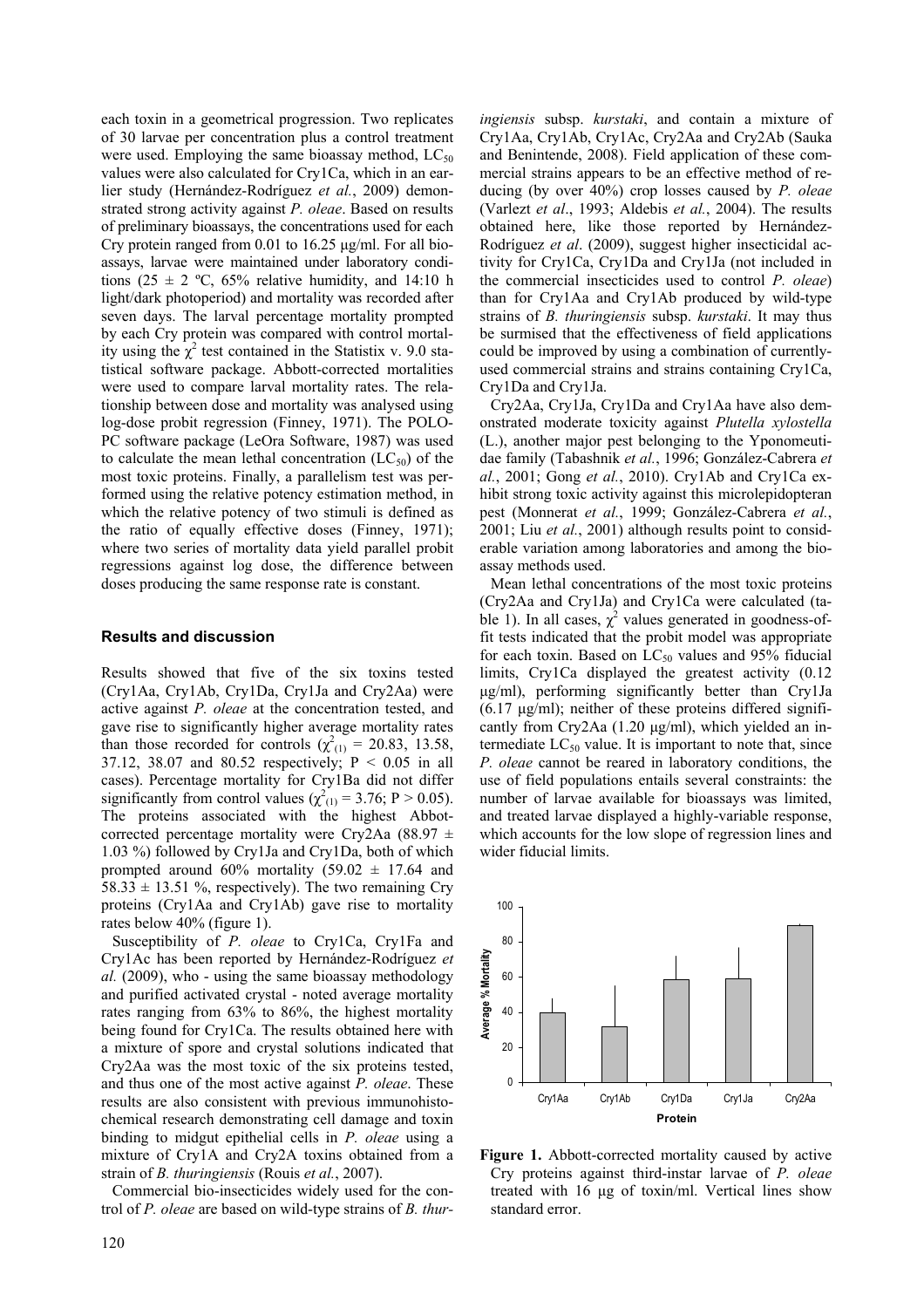**Table 1.** Activity and relative potencies of the most toxic Cry proteins against third-instar *P. oleae* larvae.

| Protein | $LC_{50}$   | 95% fiducial limits |       | $Slope \pm S.E$ | Intercept $\pm$ S.E. | Relative | 95% fiducial limits      |        |
|---------|-------------|---------------------|-------|-----------------|----------------------|----------|--------------------------|--------|
|         | $(\mu$ g/ml | Lower               | Jpper |                 |                      | potency* | Lower                    | Jpper  |
| Cry1Ca  | 0.12        | 0.05                | 0.23  | $0.85 \pm 0.17$ | $5.90 \pm 0.16$      | 44.14    | 9.61                     | 262.30 |
| Cry2Aa  | .20         | 0.21                | 4.41  | $0.44 \pm 0.13$ | $4.96 \pm 0.12$      | 3.66     | 0.79                     | 22.84  |
| Cry1Ja  | 6.17        | .64                 | 53.11 | $0.40 \pm 0.12$ | $4.69 \pm 0.12$      | 0.00     | $\overline{\phantom{a}}$ |        |

\* Relative potencies refer to the least active protein (Cry1Ja).

Although comparison of bioassay data has frequently been shown to be unreliable, Pérez-Guerrero *et al.* (2011), using a spore and crystal mixture similar to that employed here, also reported strong activity and high  $LC_{50}$  values for Cry1Ca, Cry1Ja and Cry2Aa (0.24, 0.29 and 0.43 µg/ml respectively) against the first instar of the cotton pest *Earias insulana* (Boisduval). Strong insecticidal activity has also been observed for Cry2Aa against first instar larvae of *P. xylostella* (González-Cabrera *et al.*, 2001), *Helicoverpa armigera* (Hubner) (Avilla *et al.*, 2005) and *Lobesia botrana* Denis et Schiffermuller (De Escudero *et al.*, 2007); however, since these authors used purified activated crystal solutions for bioassays,  $LC_{50}$  values are not directly comparable to those recorded here against *P. oleae*.

Relative potencies of Cry proteins against *P. oleae* were compared (table 1). All regression lines were fitted in parallel, showing that Cry1Ca was 44-fold more toxic than Cry1Ja. There were no significant differences between Cry1Ca and Cry2Aa activity (table 1).

The toxicity data obtained here for the most common lepidopteran-specific Cry proteins active against *P. oleae*  larvae suggest that Cry2Aa, and to a lesser extent Cry1Ja, can be used for improved control of this pest. The previously-reported marked toxicity of Cry1Ca against *P. oleae* was confirmed and quantified. Since the rearing and testing of *P. oleae* involves several constraints, it should be stressed that further research is required in order to confirm the degree of toxicity for Cry1Ca, Cry2Aa and Cry1Ja recorded in the present study.

#### **Acknowledgements**

The authors are grateful to Prof. Dr. Juan Ferré for providing the proteins and to José L. Quero and Enrique Doblas for many helpful comments on the manuscript. This research was funded by the Spanish Ministry of Science and Technology (Project No. AGL2003-09282).

#### **References**

- ALDEBIS H. K., AVILA A., MATAS P., VARGAS-OSUNA E., 2004.- Evaluación de los daños causados por la polilla del olivo, *Prays oleae* Bern, en distintas variedades y condiciones de cultivo.- *Boletín Sanidad Vegetal, Plagas*, 30: 649-656.
- ARAMBOURG Y., 1986.- *Traité d'entomologie Oléicole*.- Conseil oléicole international, Madrid, Spain.
- ARIAS A., NIETO J., BUENO M., 1990.- Daños y lucha contra la generación carpófaga del "Prays del Olivo" (*Prays oleae* Bern.) en "Tierra de Barros" (Badajoz).- *Boletín Sanidad Vegetal, Plagas*, 16: 269-284.
- AVILLA C., VARGAS-OSUNA E., GONZÁLEZ-CABRERA J., FERRÉ J., GONZÁLEZ-ZAMORA J. E., 2005.- Toxicity of several δendotoxins of *Bacillus thuringiensis* against *Helicoverpa armigera* (Lepidoptera: Noctuidae) from Spain.- *Journal of Invertebrate Pathology*, 90: 51-54.
- BRADFORD M. M., 1976.- A rapid and sensitive method for the quantification of microgram quantities of protein utilizing the principle of protein-dye binding.- *Analytical Biochemistry*, 72: 248-254.
- CIVANTOS M., SÁNCHEZ M., 1993.- Control integrado en el olivar español y su influencia en la calidad.- *Agricultura, Revista Agropecuaria*, 62: 54-858.
- CORTÉS J. A., BORRERO S., 1998.- Ensayos de control de prays del olivo.- *Agricultura, Revista Agropecuaria*, 67: 904-906.
- DAMMAK M., TOUNSI S., ROUIS S., JAOUA S., 2010.- Comparative study of *Bacillus thuringiensis* Cry1Ia and Cry1Aa delta-endotoxins: activation process and toxicity against *Prays oleae*.- *Journal of Invertebrate Pathology*,104: 39-43.
- DE ANDRÉS CANTERO F., 1991.- *Enfermedades y plagas del olivo*.- Riquelme y Vargas Ed., Jaén, Spain.
- DE ESCUDERO I. R., ESTELA A., ESCRICHE B., CABALLERO P., 2007.- Potential of the *Bacillus thuringiensis* toxin reservoir for the control of *Lobesia botrana* (Lepidoptera: Tortricidae), a major pest of grape plants.- *Applied and Environmental Microbiology*, 73: 337-340.
- ESTELA A., ESCRICHE B., FERRÉ J., 2004.- Interaction of *Bacillus thuringiensis* toxins with larval midgut binding sites of *Helicoverpa armigera* (Lepidoptera: Noctuidae).- *Applied and Environmental Microbiology*, 70: 1378-1384.
- FINNEY D. J., 1971.- *Probit analysis*.- Cambridge University Press, Cambridge, UK.
- GONG Y., WANG C., YANG Y., WU S., WU Y., 2010.- Characterization of resistance to *Bacillus thuringiensis* toxin Cry1Ac in *Plutella xylostella* from China.- *Journal of Invertebrate Pathology*, 104: 90-96.
- GONZÁLEZ-CABRERA J., HERRERO S., SAYYED A. H., ESCRICHE B., LIU Y. B., MEYER S. K., WRIGHT D. J., TABASHNIK B. E., FERRÉ J., 2001.- Variation in susceptibility to *Bacillus thuringiensis* toxins among unselected strains of *Plutella xylostella*.- *Applied and Environmental Microbiology*, 67: 4610-4613.
- HERNÁNDEZ-RODRÍGUEZ C. S., PÉREZ-GUERRERO S., ALDEBIS H. K., VARGAS-OSUNA E., FERRÉ J., 2009.- Binding of individual *Bacillus thuringiensis* Cry proteins to the olive moth *Prays oleae* (Lepidoptera: Yponomeutidae).- *Journal of Invertebrate Pathology*, 100: 131-133.
- HÖFTE H., WHITELEY H. R., 1989.- Insecticidal crystal proteins of *Bacillus thuringiensis*.- *Microbiology and Molecular Biology Reviews*, 53: 242-255.
- LEORA SOFTWARE, 1987.- *POLO-PC a user´s guide to probit or logit analysis*.- LeOra Software, Berkeley, CA, USA.
- LIU Y. B., TABASHNIK B. E., MEYER S. K., CRICKMORE N., 2001.- Cross resistance and stability of resistance to *Bacillus thuringiensis* toxin Cry1C in the diamondback moth.- *Applied and Environmental Microbiology*, 67: 3216-3219.
- MONNERAT R., MASSON L., BROUSSEAU R., PUSZTAI-CAREY M., BORDAT D., FRUTOS R., 1999.- Differential activity and activation of *Bacillus thuringiensis* insecticidal proteins in diamondback moth, *Plutella xylostella*.- *Current Microbiology*, 39: 159-162.